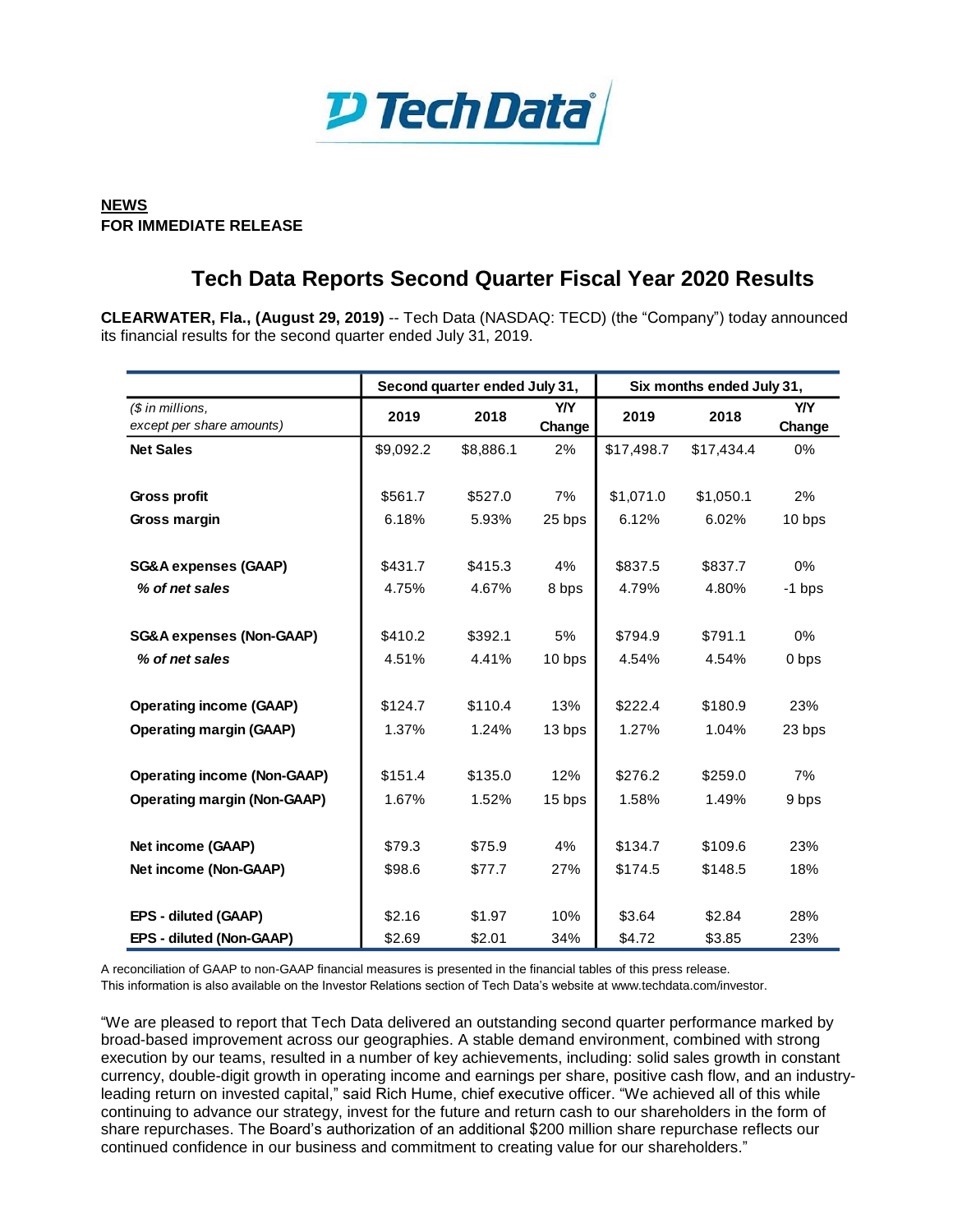|                                    |           | Second quarter ended July 31, |               |           | Six months ended July 31, |                      |
|------------------------------------|-----------|-------------------------------|---------------|-----------|---------------------------|----------------------|
| $($in$ millions)                   | 2019      | 2018                          | Y/Y<br>Change | 2019      | 2018                      | <b>Y/Y</b><br>Change |
| <b>AMERICAS</b>                    |           |                               |               |           |                           |                      |
| <b>Net Sales</b>                   | \$4,316.7 | \$4,043.3                     | 7%            | \$8,105.9 | \$7,661.5                 | 6%                   |
| % of WW net sales                  | 47%       | 46%                           |               | 46%       | 44%                       |                      |
|                                    |           |                               |               |           |                           |                      |
| <b>Operating income (GAAP)</b>     | \$93.1    | \$87.9                        | 6%            | \$161.7   | \$149.3                   | 8%                   |
| % of net sales                     | 2.16%     | 2.17%                         | $-1$ bps      | 2.00%     | 1.95%                     | 5 bps                |
| <b>Operating income (Non-GAAP)</b> | \$107.9   | \$95.4                        | 13%           | \$192.6   | \$181.4                   | 6%                   |
| % of net sales                     | 2.50%     | 2.36%                         | 14 bps        | 2.38%     | 2.37%                     | 1 bps                |
| <b>EUROPE</b>                      |           |                               |               |           |                           |                      |
| <b>Net Sales</b>                   | \$4,439.6 | \$4,549.1                     | $-2%$         | \$8,749.1 | \$9,210.8                 | $-5%$                |
| % of WW net sales                  | 49%       | 51%                           |               | 50%       | 53%                       |                      |
|                                    |           |                               |               |           |                           |                      |
| <b>Operating income (GAAP)</b>     | \$37.6    | \$29.1                        | 29%           | \$74.1    | \$46.4                    | 60%                  |
| % of net sales                     | 0.85%     | 0.64%                         | 21 bps        | 0.85%     | 0.50%                     | 35 bps               |
|                                    |           |                               |               |           |                           |                      |
| <b>Operating income (Non-GAAP)</b> | \$47.3    | \$44.3                        | 7%            | \$92.9    | \$88.0                    | 6%                   |
| % of net sales                     | 1.07%     | 0.97%                         | 10 bps        | 1.06%     | 0.96%                     | 10 bps               |
| <b>ASIA PACIFIC</b>                |           |                               |               |           |                           |                      |
| <b>Net Sales</b>                   | \$335.9   | \$293.6                       | 14%           | \$643.6   | \$562.1                   | 15%                  |
| % of WW net sales                  | 4%        | 3%                            |               | 4%        | 3%                        |                      |
|                                    |           |                               |               |           |                           |                      |
| <b>Operating income (GAAP)</b>     | \$2.1     | \$1.3                         | 57%           | \$2.9     | \$0.7                     | 297%                 |
| % of net sales                     | 0.62%     | 0.45%                         | 17 bps        | 0.46%     | 0.13%                     | 33 bps               |
|                                    |           |                               |               |           |                           |                      |
| <b>Operating income (Non-GAAP)</b> | \$4.3     | \$2.5                         | 71%           | \$7.1     | \$3.6                     | 98%                  |
| % of net sales                     | 1.28%     | 0.86%                         | 42 bps        | 1.10%     | 0.64%                     | 46 bps               |

#### **Regional Financial Highlights for the Second Quarter Ended July 31, 2019:**

#### Note: WW = worldwide

Stock-based compensation expense was \$8.1 million, an increase of \$0.1 million, compared to the prior-year quarter. These expenses are excluded from the regional operating results and presented as a separate line item in the company's segment reporting (see the GAAP to non-GAAP reconciliation in the financial tables of this press release).

- Net sales were \$9.1 billion, an increase of 2 percent compared to the prior-year quarter. On a constant currency basis, net sales increased 5 percent.
	- o Americas: Net sales were \$4.3 billion, an increase of 7 percent compared to the prior-year quarter. On a constant currency basis, net sales also increased 7 percent.
	- o Europe: Net sales were \$4.4 billion, a decrease of 2 percent compared to the prior-year quarter. On a constant currency basis, net sales increased 2 percent.
	- o Asia Pacific: Net sales were \$0.3 billion, an increase of 14 percent compared to the prior-year quarter. On a constant currency basis, net sales increased 17 percent.
- Net cash generated by operations during the quarter was \$40 million.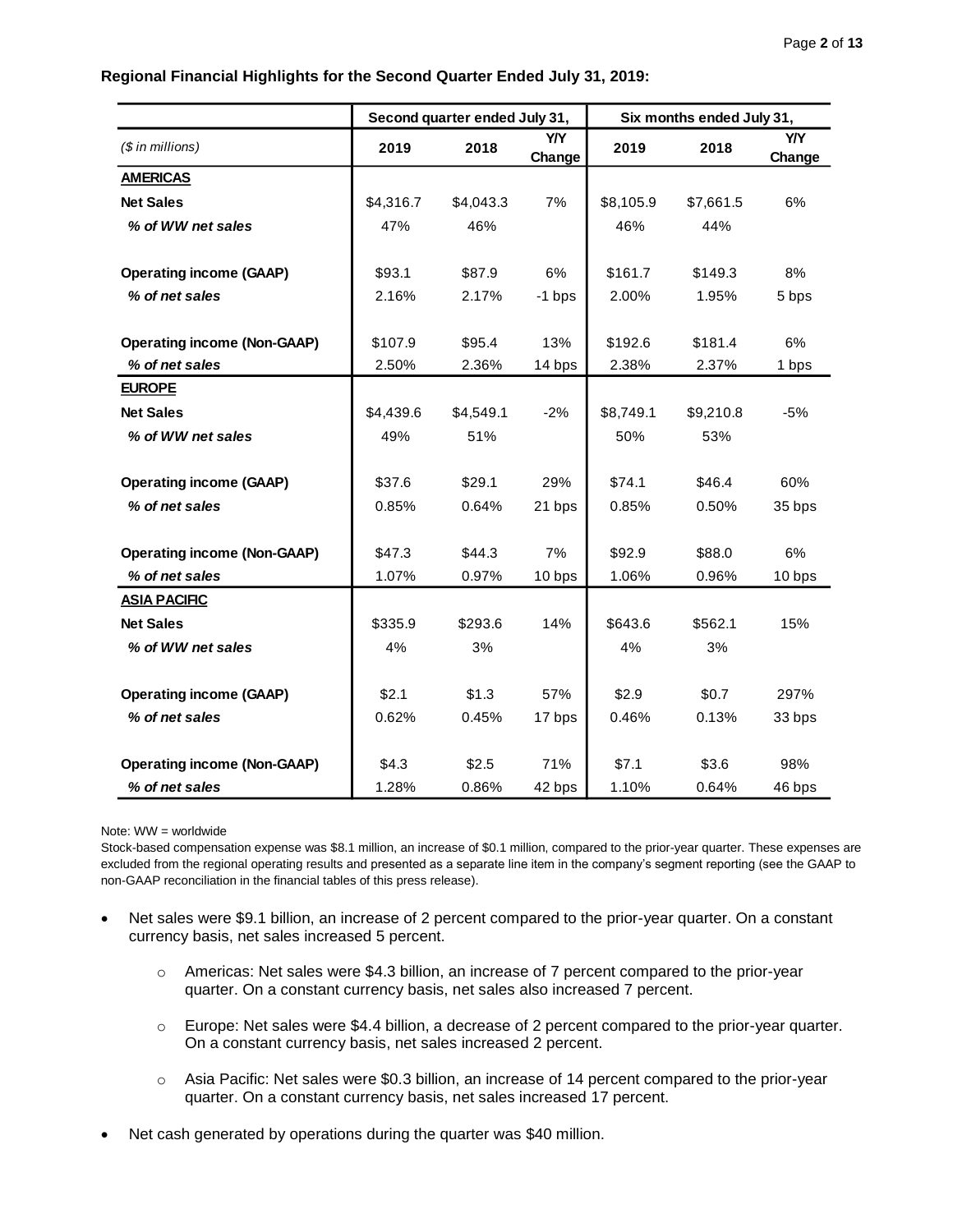• Return on invested capital for the trailing twelve months was 13 percent, compared to 5 percent in the prior year. Adjusted return on invested capital for the trailing twelve months was 15 percent, compared to 11 percent in the comparable period.

"Year to date, we generated \$103 million in cash from operations, returned \$118 million to our shareholders through share repurchases, and for the trailing twelve month period earned an adjusted return on invested capital of 15 percent," said Chuck Dannewitz, executive vice president, chief financial officer. "We also took steps to optimize our liquidity and financial profile, as we continue to rigorously review our capital structure to enhance shareholder value."

## **Business Outlook**

- For the quarter ending October 31, 2019, the Company anticipates:
	- o Worldwide net sales to be in the range of \$9.2 billion to \$9.5 billion
	- o EPS to be in the range of \$2.33 to \$2.63 and non-GAAP EPS to be in the range of \$2.85 to \$3.15
	- o An effective tax rate in the range of 24 percent to 25 percent
- This guidance assumes an average U.S. dollar to euro exchange rate of \$1.12 to €1.00 which compares to \$1.16 to €1.00 in the year-ago period.

#### **Webcast Details**

Tech Data will hold a conference call today at 9:00 a.m. (ET) to discuss its financial results for the second quarter ended July 31, 2019. A webcast of the call, including supplemental schedules, will be available to all interested parties and can be obtained at [www.techdata.com/investor.](http://www.techdata.com/investor) The webcast will be available for replay for three months.

#### **Non-GAAP Financial Information**

The non-GAAP financial information contained in this release is included with the intention of providing investors a more complete understanding of the Company's operational results and trends, but should only be used in conjunction with results reported in accordance with Generally Accepted Accounting Principles ("GAAP"). Certain non-GAAP measures presented in this release or other releases, presentations and similar documents issued by the Company include sales, income or expense items as adjusted for the impact of changes in foreign currencies (referred to as "constant currency"), non-GAAP operating income, non-GAAP operating margin, non-GAAP net income, non-GAAP earnings per diluted share and Adjusted Return on Invested Capital. Certain non-GAAP measures also exclude acquisition-related intangible assets amortization expense, benefits associated with legal settlements, acquisition, integration and restructuring expenses, valueadded tax assessments and related interest expense, gain on disposal of subsidiary, tax indemnifications and changes in deferred tax valuation allowances. A detailed reconciliation of the adjustments between results calculated using GAAP and non-GAAP in this release is contained in the attached financial schedules. This information can also be obtained from the Company's Investor Relations website at [www.techdata.com/investor.](http://www.techdata.com/investor)

## **Forward-Looking Statements**

Certain statements in this communication may contain "forward-looking statements" within the meaning of the Private Securities Litigation Reform Act of 1995. These statements, including statements regarding Tech Data's plans, objectives, expectations and intentions, Tech Data's financial results and estimates and/or business prospects, involve a number of risks and uncertainties and actual results could differ materially from those projected. These forward looking statements are based on current expectations, estimates, forecasts, and projections about the operating environment, economies and markets in which Tech Data operates and the beliefs and assumptions of our management. Words such as "expects," "anticipates," "targets," "goals," "projects," "intends," "plans," "believes," "seeks," "estimates," variations of such words, and similar expressions are intended to identify such forward looking statements. In addition, any statements that refer to projections of Tech Data's future financial performance, our anticipated growth and trends in our businesses, and other characterizations of future events or circumstances, are forward looking statements. These forward looking statements are only predictions and are subject to risks, uncertainties, and assumptions. Therefore, actual results may differ materially and adversely from those expressed in any forward looking statements.

For additional information with respect to risks and other factors which could occur, see Tech Data's Annual Report on Form 10-K for the year ended January 31, 2019, including Part I, Item 1A, "Risk Factors" therein,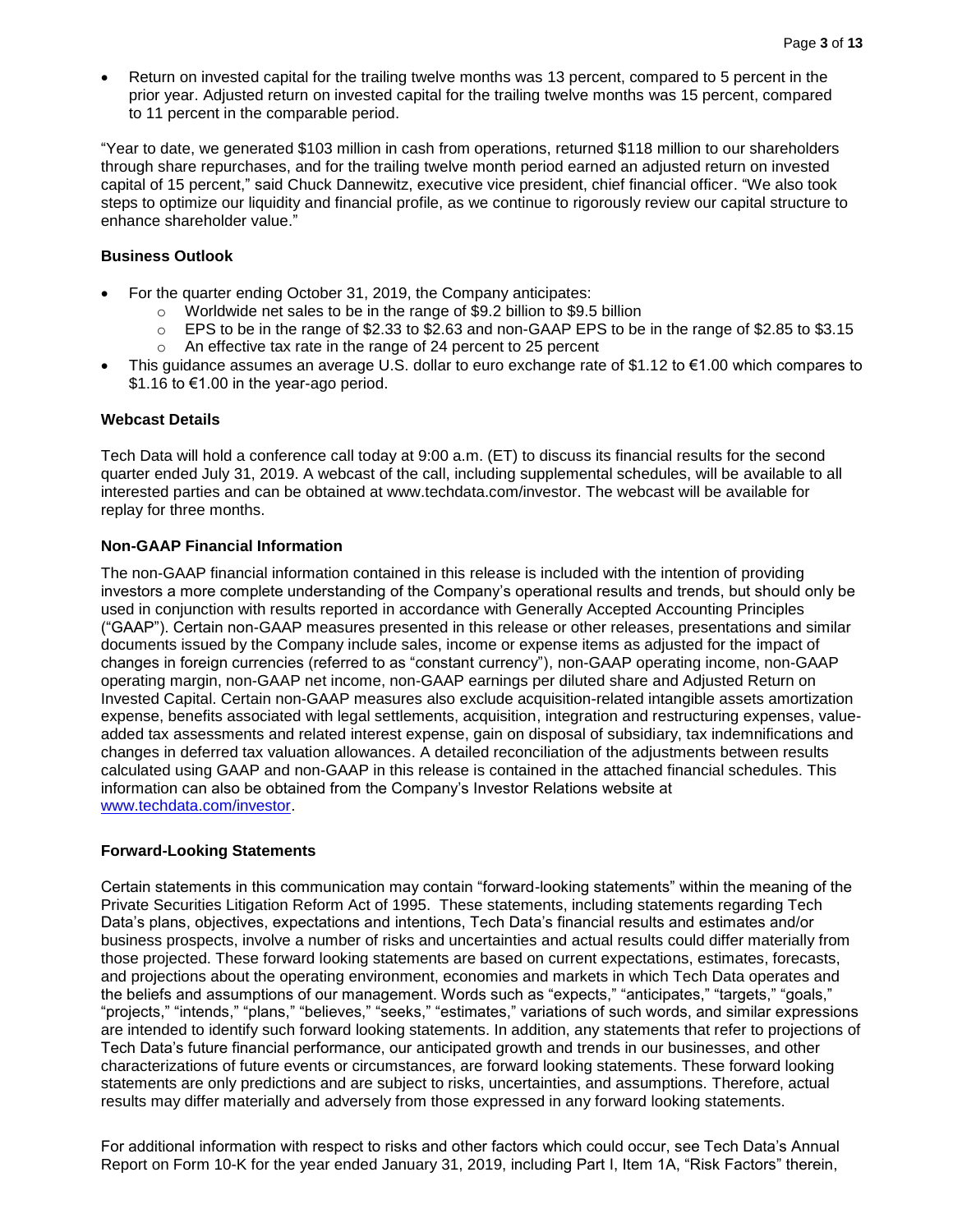Quarterly Reports on Form 10-Q, Current Reports on Form 8-K and other securities filings with the Securities and Exchange Commission (the "SEC") that are available at the SEC's website at www.sec.gov and other securities regulators. Readers are cautioned not to place undue reliance upon any such forwardlooking statements, which speak only as of the date made. Many of these factors are beyond Tech Data's control. Unless otherwise required by applicable securities laws, Tech Data disclaims any intention or obligation to update or revise any forward-looking statements, whether as a result of new information, future events or otherwise. Tech Data undertakes no duty to update any forward looking statements contained herein to reflect actual results or changes in Tech Data's expectations.

#### **About Tech Data**

Tech Data connects the world with the power of technology. Our end-to-end portfolio of products, services and solutions, highly specialized skills, and expertise in next-generation technologies enable channel partners to bring to market the products and solutions the world needs to connect, grow and advance. Tech Data is ranked No. 88 on the Fortune 500<sup>®</sup> and has been named one of Fortune's World's Most Admired Companies for 10 straight years. To find out more, visit [www.techdata.com](http://www.techdata.com/) or follow us on [Twitter,](https://twitter.com/Tech_Data) [LinkedIn,](https://www.linkedin.com/company/tech-data/) [Facebook](https://www.facebook.com/TechDataCorporation/) and [Instagram.](https://www.instagram.com/techdatacorporation/)

#### **Investor Contact**

Tania Almond Investor Relations Director +1 727.538.7064 [tania.almond@techdata.com](mailto:tania.almond@techdata.com)

**Media Contact** Bobby Eagle Director, External Communications +1 727.538.5864 [bobby.eagle@techdata.com](mailto:bobby.eagle@techdata.com)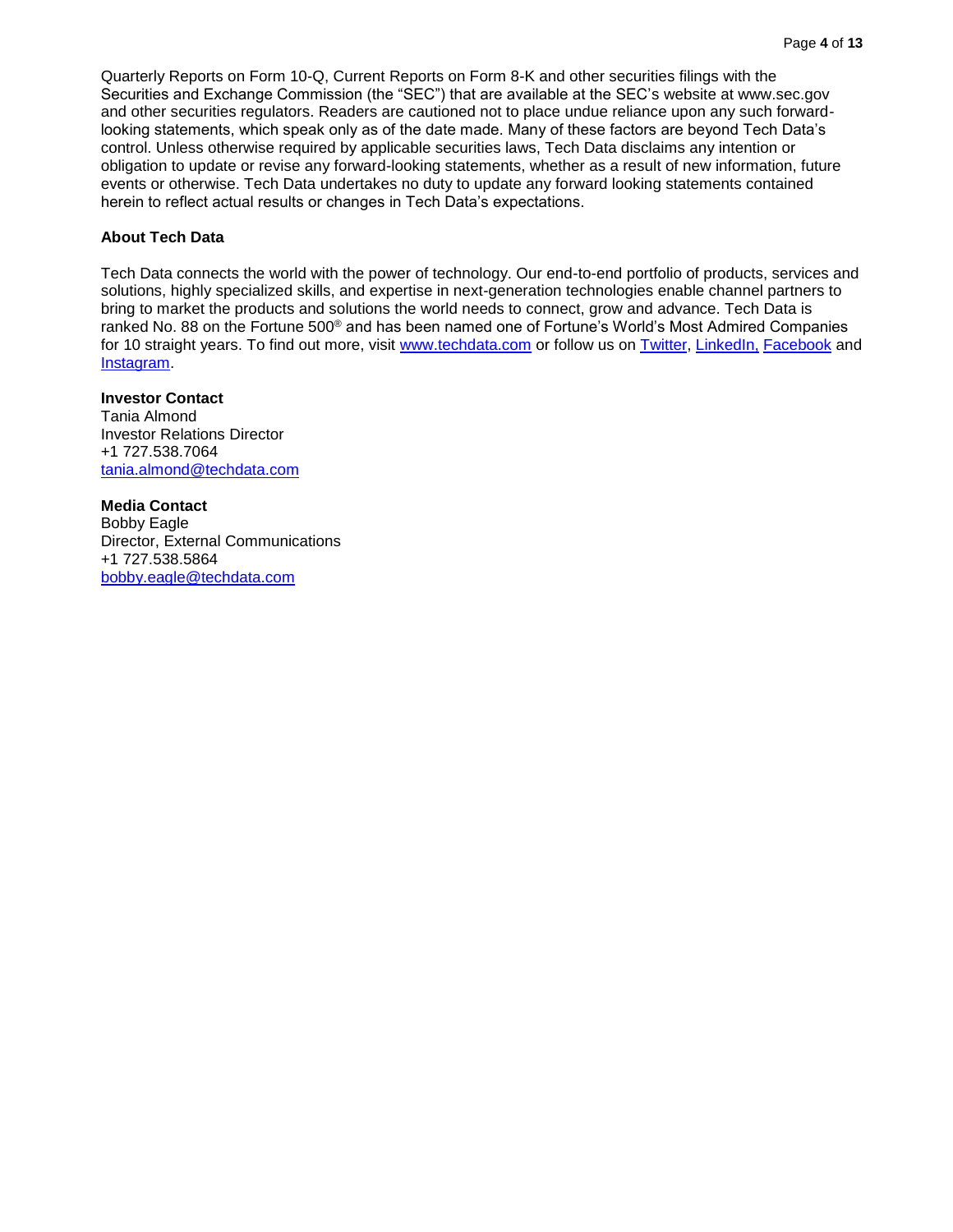## **TECH DATA CORPORATION AND SUBSIDIARIES CONSOLIDATED STATEMENT OF OPERATIONS**

(In thousands, except per share amounts) (Unaudited)

|                                                      | Three months ended July 31, |           |    |           |    | Six months ended July 31, |    |            |  |  |
|------------------------------------------------------|-----------------------------|-----------|----|-----------|----|---------------------------|----|------------|--|--|
|                                                      |                             | 2019      |    | 2018      |    | 2019                      |    | 2018       |  |  |
| Net sales                                            | \$                          | 9,092,244 | \$ | 8,886,101 | \$ | 17,498,668                | \$ | 17,434,420 |  |  |
| Cost of products sold                                |                             | 8,530,594 |    | 8,359,071 |    | 16,427,639                |    | 16,384,273 |  |  |
| Gross profit                                         |                             | 561,650   |    | 527,030   |    | 1,071,029                 |    | 1,050,147  |  |  |
| Operating expenses:                                  |                             |           |    |           |    |                           |    |            |  |  |
| Selling, general and administrative expenses         |                             | 431,694   |    | 415,319   |    | 837,510                   |    | 837,680    |  |  |
| Acquisition, integration, and restructuring expenses |                             | 5,209     |    | 13,297    |    | 11,430                    |    | 46,522     |  |  |
| Legal settlements and other, net                     |                             |           |    | (5,234)   |    | (282)                     |    | (8, 199)   |  |  |
| Gain on disposal of subsidiary                       |                             |           |    | (6,717)   |    |                           |    | (6,717)    |  |  |
|                                                      |                             | 436,903   |    | 416,665   |    | 848,658                   |    | 869,286    |  |  |
| Operating income                                     |                             | 124,747   |    | 110,365   |    | 222,371                   |    | 180,861    |  |  |
| Interest expense                                     |                             | 20,986    |    | 28,053    |    | 47,243                    |    | 53,975     |  |  |
| Other expense, net                                   |                             | 2,896     |    | 901       |    | 2,203                     |    | 2,818      |  |  |
| Income before income taxes                           |                             | 100,865   |    | 81,411    |    | 172,925                   |    | 124,068    |  |  |
| Provision for income taxes                           |                             | 21,615    |    | 5,545     |    | 38,275                    |    | 14,503     |  |  |
| Net income                                           | S                           | 79,250    | \$ | 75,866    | S  | 134,650                   | \$ | 109,565    |  |  |
| Earnings per share:                                  |                             |           |    |           |    |                           |    |            |  |  |
| Basic                                                | \$                          | 2.17      | \$ | 1.97      | \$ | 3.67                      | \$ | 2.86       |  |  |
| <b>Diluted</b>                                       | \$                          | 2.16      | \$ | 1.97      | \$ | 3.64                      | \$ | 2.84       |  |  |
| Weighted average common shares outstanding:          |                             |           |    |           |    |                           |    |            |  |  |
| Basic                                                |                             | 36,476    |    | 38,428    |    | 36,739                    |    | 38,356     |  |  |
| <b>Diluted</b>                                       |                             | 36,661    |    | 38,566    |    | 36,964                    |    | 38,565     |  |  |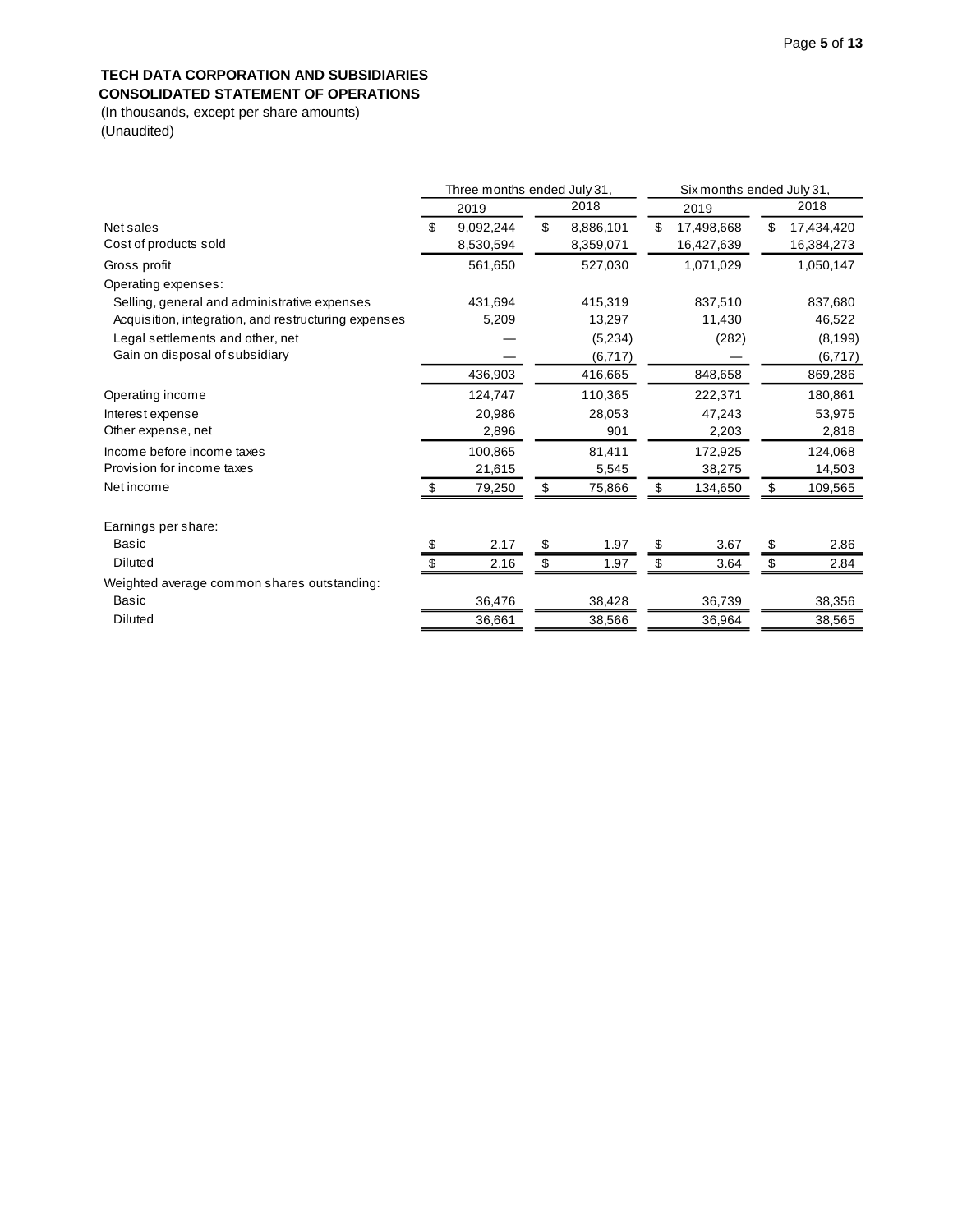#### **TECH DATA CORPORATION AND SUBSIDIARIES CONSOLIDATED BALANCE SHEET**

(In thousands, except par value and share amounts)

| <b>ASSETS</b>                                                               | July 31,<br>2019<br>(unaudited) | January 31,<br>2019 |
|-----------------------------------------------------------------------------|---------------------------------|---------------------|
| Current assets:                                                             |                                 |                     |
| Cash and cash equivalents                                                   | \$<br>738,265                   | \$<br>799.123       |
| Accounts receivable, net                                                    | 5,390,102                       | 6,241,740           |
| Inventories                                                                 | 3,115,899                       | 3,297,385           |
| Prepaid expenses and other assets                                           | 360,027                         | 354,601             |
| Total current assets                                                        | 9,604,293                       | 10,692,849          |
| Property and equipment, net                                                 | 273,128                         | 274,917             |
| Goodwill                                                                    | 880,657                         | 892,990             |
| Intangible assets, net                                                      | 899,076                         | 950,858             |
| Other assets, net                                                           | 397,901                         | 174,938             |
| <b>Total assets</b>                                                         | \$<br>12,055,055                | \$<br>12,986,552    |
| LIABILITIES AND SHAREHOLDERS' EQUITY                                        |                                 |                     |
| Current liabilities:                                                        |                                 |                     |
| Accounts payable                                                            | \$<br>6,459,858                 | \$<br>7,496,466     |
| Accrued expenses and other liabilities                                      | 987,418                         | 1,000,126           |
| Revolving credit loans and current maturities of long-term debt, net        | 128,453                         | 110,368             |
| <b>Total current liabilities</b>                                            | 7,575,729                       | 8,606,960           |
| Long-term debt, less current maturities                                     | 1,297,212                       | 1,300,554           |
| Other long-term liabilities                                                 | 292,492                         | 142,315             |
| <b>Total liabilities</b>                                                    | \$<br>9,165,433                 | \$<br>10,049,829    |
| Shareholders' equity:                                                       |                                 |                     |
| Common stock, par value \$0.0015; 200,000,000 shares authorized; 59,245,585 | \$<br>89                        | \$<br>89            |
| shares issued at July 31, 2019 and January 31, 2019                         |                                 |                     |
| Additional paid-in capital                                                  | 843,159                         | 844,206             |
| Treasury stock, at cost (23,288,420 and 22,305,464 shares at July 31, 2019  |                                 |                     |
| and January 31, 2019)                                                       | (1, 146, 289)                   | (1,037,872)         |
| Retained earnings                                                           | 3,221,164                       | 3,086,514           |
| Accumulated other comprehensive (loss) income                               | (28, 501)                       | 43,786              |
| Total shareholders' equity                                                  | 2,889,622                       | 2,936,723           |
| Total liabilities and shareholders' equity                                  | \$<br>12,055,055                | \$<br>12,986,552    |
|                                                                             |                                 |                     |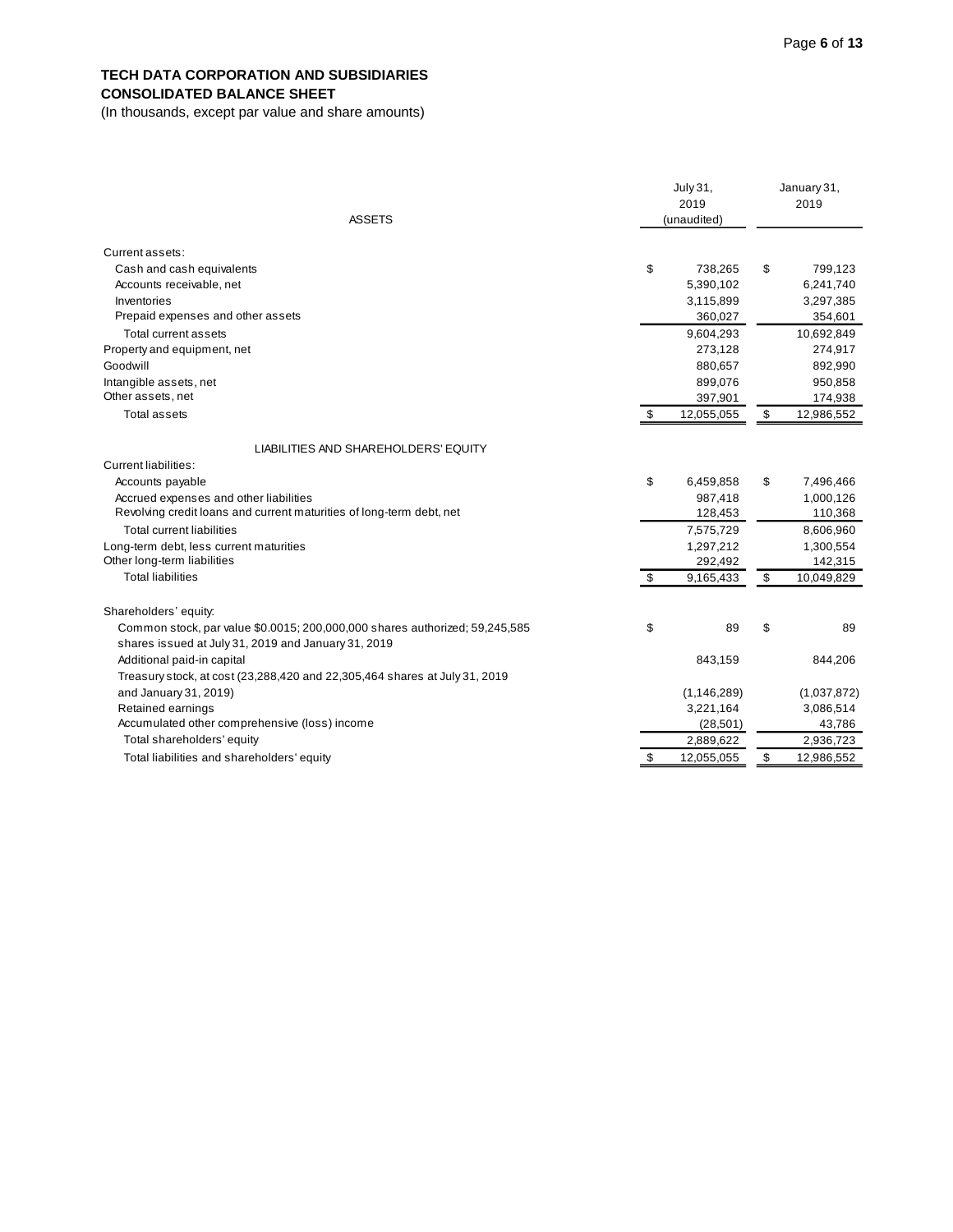#### Page **7** of **13**

#### **TECH DATA CORPORATION AND SUBSIDIARIES CONSOLIDATED STATEMENT OF CASH FLOWS**

(In thousands )

(Unaudited)

| 2019<br>2018<br>Cash flows from operating activities:<br>\$<br>Cash received from customers<br>23,717,345<br>\$<br>22,873,693<br>(23,530,536)<br>Cash paid to vendors and employees<br>(22, 793, 148)<br>(46, 204)<br>(48, 829)<br>Interest paid, net<br>(37, 767)<br>(37, 179)<br>Income taxes paid<br>102,838<br>(5, 463)<br>Net cash provided by (used in) operating activities<br>Cash flows from investing activities:<br>8,985<br>Proceeds from sale of business, net of cash divested<br>Acquisition of businesses, net of cash acquired<br>(2,818)<br>Expenditures for property and equipment<br>(18, 806)<br>(14, 131)<br>Software and software development costs<br>(14, 704)<br>(8, 592)<br>Other<br>117<br>1,096<br>(33, 393)<br>(15, 460)<br>Net cash used in investing activities<br>Cash flows from financing activities:<br>(105, 845)<br>Principal payments on long-term debt<br>(7,368)<br>(3,909)<br>Cash paid for debt issuance costs<br>Net borrowings (repayments) on revolving credit loans<br>19,786<br>(8,700)<br>Payments for employee tax withholdings on equity awards<br>(6, 702)<br>(9, 134)<br>1,002<br>920<br>Proceeds from the reissuance of treasury stock<br>Repurchases of common stock<br>(117, 692)<br>(120, 327)<br>Net cash used in financing activities<br>(117, 315)<br>(12,988)<br>(21, 519)<br>Effect of exchange rate changes on cash and cash equivalents<br>(162, 769)<br>Net decrease in cash and cash equivalents<br>(60, 858)<br>799,123<br>955,628<br>Cash and cash equivalents at beginning of year<br>\$<br>\$<br>792,859<br>Cash and cash equivalents at end of period<br>738,265<br>Reconciliation of net income to net cash provided by (used in) operating activities:<br>\$<br>\$<br>Net income<br>134,650<br>109,565<br>Adjustments to reconcile net income to net cash provided by (used in) operating activities:<br>Gain on disposal of subsidiary<br>(6,717)<br>74,759<br>80,399<br>Depreciation and amortization<br>6,270<br>Provision for losses on accounts receivable<br>14,432<br>16,360<br>15,555<br>Stock-based compensation expense<br>1,700<br>1,805<br>Accretion of debt discount and debt issuance costs<br>Deferred income taxes<br>(1,879)<br>(11, 396)<br>Changes in operating assets and liabilities, net of acquisitions and disposition:<br>Accounts receivable<br>737,724<br>602,579<br>139,997<br>(166, 800)<br>Inventories<br>Prepaid expenses and other assets<br>(10, 535)<br>(40, 180)<br>Accounts payable<br>(923, 917)<br>(486,900)<br>(80, 453)<br>(109, 643)<br>Accrued expenses and other liabilities<br>(31, 812)<br>(115, 028)<br>Total adjustments<br>\$<br>Net cash provided by (used in) operating activities<br>102,838<br>\$<br>(5, 463) |  | Six months ended July 31, |  |
|--------------------------------------------------------------------------------------------------------------------------------------------------------------------------------------------------------------------------------------------------------------------------------------------------------------------------------------------------------------------------------------------------------------------------------------------------------------------------------------------------------------------------------------------------------------------------------------------------------------------------------------------------------------------------------------------------------------------------------------------------------------------------------------------------------------------------------------------------------------------------------------------------------------------------------------------------------------------------------------------------------------------------------------------------------------------------------------------------------------------------------------------------------------------------------------------------------------------------------------------------------------------------------------------------------------------------------------------------------------------------------------------------------------------------------------------------------------------------------------------------------------------------------------------------------------------------------------------------------------------------------------------------------------------------------------------------------------------------------------------------------------------------------------------------------------------------------------------------------------------------------------------------------------------------------------------------------------------------------------------------------------------------------------------------------------------------------------------------------------------------------------------------------------------------------------------------------------------------------------------------------------------------------------------------------------------------------------------------------------------------------------------------------------------------------------------------------------------------------------------------------------------------------------------------------------------------------------------------------------------------------------------------------------------------------------------------------------------------------------------|--|---------------------------|--|
|                                                                                                                                                                                                                                                                                                                                                                                                                                                                                                                                                                                                                                                                                                                                                                                                                                                                                                                                                                                                                                                                                                                                                                                                                                                                                                                                                                                                                                                                                                                                                                                                                                                                                                                                                                                                                                                                                                                                                                                                                                                                                                                                                                                                                                                                                                                                                                                                                                                                                                                                                                                                                                                                                                                                            |  |                           |  |
|                                                                                                                                                                                                                                                                                                                                                                                                                                                                                                                                                                                                                                                                                                                                                                                                                                                                                                                                                                                                                                                                                                                                                                                                                                                                                                                                                                                                                                                                                                                                                                                                                                                                                                                                                                                                                                                                                                                                                                                                                                                                                                                                                                                                                                                                                                                                                                                                                                                                                                                                                                                                                                                                                                                                            |  |                           |  |
|                                                                                                                                                                                                                                                                                                                                                                                                                                                                                                                                                                                                                                                                                                                                                                                                                                                                                                                                                                                                                                                                                                                                                                                                                                                                                                                                                                                                                                                                                                                                                                                                                                                                                                                                                                                                                                                                                                                                                                                                                                                                                                                                                                                                                                                                                                                                                                                                                                                                                                                                                                                                                                                                                                                                            |  |                           |  |
|                                                                                                                                                                                                                                                                                                                                                                                                                                                                                                                                                                                                                                                                                                                                                                                                                                                                                                                                                                                                                                                                                                                                                                                                                                                                                                                                                                                                                                                                                                                                                                                                                                                                                                                                                                                                                                                                                                                                                                                                                                                                                                                                                                                                                                                                                                                                                                                                                                                                                                                                                                                                                                                                                                                                            |  |                           |  |
|                                                                                                                                                                                                                                                                                                                                                                                                                                                                                                                                                                                                                                                                                                                                                                                                                                                                                                                                                                                                                                                                                                                                                                                                                                                                                                                                                                                                                                                                                                                                                                                                                                                                                                                                                                                                                                                                                                                                                                                                                                                                                                                                                                                                                                                                                                                                                                                                                                                                                                                                                                                                                                                                                                                                            |  |                           |  |
|                                                                                                                                                                                                                                                                                                                                                                                                                                                                                                                                                                                                                                                                                                                                                                                                                                                                                                                                                                                                                                                                                                                                                                                                                                                                                                                                                                                                                                                                                                                                                                                                                                                                                                                                                                                                                                                                                                                                                                                                                                                                                                                                                                                                                                                                                                                                                                                                                                                                                                                                                                                                                                                                                                                                            |  |                           |  |
|                                                                                                                                                                                                                                                                                                                                                                                                                                                                                                                                                                                                                                                                                                                                                                                                                                                                                                                                                                                                                                                                                                                                                                                                                                                                                                                                                                                                                                                                                                                                                                                                                                                                                                                                                                                                                                                                                                                                                                                                                                                                                                                                                                                                                                                                                                                                                                                                                                                                                                                                                                                                                                                                                                                                            |  |                           |  |
|                                                                                                                                                                                                                                                                                                                                                                                                                                                                                                                                                                                                                                                                                                                                                                                                                                                                                                                                                                                                                                                                                                                                                                                                                                                                                                                                                                                                                                                                                                                                                                                                                                                                                                                                                                                                                                                                                                                                                                                                                                                                                                                                                                                                                                                                                                                                                                                                                                                                                                                                                                                                                                                                                                                                            |  |                           |  |
|                                                                                                                                                                                                                                                                                                                                                                                                                                                                                                                                                                                                                                                                                                                                                                                                                                                                                                                                                                                                                                                                                                                                                                                                                                                                                                                                                                                                                                                                                                                                                                                                                                                                                                                                                                                                                                                                                                                                                                                                                                                                                                                                                                                                                                                                                                                                                                                                                                                                                                                                                                                                                                                                                                                                            |  |                           |  |
|                                                                                                                                                                                                                                                                                                                                                                                                                                                                                                                                                                                                                                                                                                                                                                                                                                                                                                                                                                                                                                                                                                                                                                                                                                                                                                                                                                                                                                                                                                                                                                                                                                                                                                                                                                                                                                                                                                                                                                                                                                                                                                                                                                                                                                                                                                                                                                                                                                                                                                                                                                                                                                                                                                                                            |  |                           |  |
|                                                                                                                                                                                                                                                                                                                                                                                                                                                                                                                                                                                                                                                                                                                                                                                                                                                                                                                                                                                                                                                                                                                                                                                                                                                                                                                                                                                                                                                                                                                                                                                                                                                                                                                                                                                                                                                                                                                                                                                                                                                                                                                                                                                                                                                                                                                                                                                                                                                                                                                                                                                                                                                                                                                                            |  |                           |  |
|                                                                                                                                                                                                                                                                                                                                                                                                                                                                                                                                                                                                                                                                                                                                                                                                                                                                                                                                                                                                                                                                                                                                                                                                                                                                                                                                                                                                                                                                                                                                                                                                                                                                                                                                                                                                                                                                                                                                                                                                                                                                                                                                                                                                                                                                                                                                                                                                                                                                                                                                                                                                                                                                                                                                            |  |                           |  |
|                                                                                                                                                                                                                                                                                                                                                                                                                                                                                                                                                                                                                                                                                                                                                                                                                                                                                                                                                                                                                                                                                                                                                                                                                                                                                                                                                                                                                                                                                                                                                                                                                                                                                                                                                                                                                                                                                                                                                                                                                                                                                                                                                                                                                                                                                                                                                                                                                                                                                                                                                                                                                                                                                                                                            |  |                           |  |
|                                                                                                                                                                                                                                                                                                                                                                                                                                                                                                                                                                                                                                                                                                                                                                                                                                                                                                                                                                                                                                                                                                                                                                                                                                                                                                                                                                                                                                                                                                                                                                                                                                                                                                                                                                                                                                                                                                                                                                                                                                                                                                                                                                                                                                                                                                                                                                                                                                                                                                                                                                                                                                                                                                                                            |  |                           |  |
|                                                                                                                                                                                                                                                                                                                                                                                                                                                                                                                                                                                                                                                                                                                                                                                                                                                                                                                                                                                                                                                                                                                                                                                                                                                                                                                                                                                                                                                                                                                                                                                                                                                                                                                                                                                                                                                                                                                                                                                                                                                                                                                                                                                                                                                                                                                                                                                                                                                                                                                                                                                                                                                                                                                                            |  |                           |  |
|                                                                                                                                                                                                                                                                                                                                                                                                                                                                                                                                                                                                                                                                                                                                                                                                                                                                                                                                                                                                                                                                                                                                                                                                                                                                                                                                                                                                                                                                                                                                                                                                                                                                                                                                                                                                                                                                                                                                                                                                                                                                                                                                                                                                                                                                                                                                                                                                                                                                                                                                                                                                                                                                                                                                            |  |                           |  |
|                                                                                                                                                                                                                                                                                                                                                                                                                                                                                                                                                                                                                                                                                                                                                                                                                                                                                                                                                                                                                                                                                                                                                                                                                                                                                                                                                                                                                                                                                                                                                                                                                                                                                                                                                                                                                                                                                                                                                                                                                                                                                                                                                                                                                                                                                                                                                                                                                                                                                                                                                                                                                                                                                                                                            |  |                           |  |
|                                                                                                                                                                                                                                                                                                                                                                                                                                                                                                                                                                                                                                                                                                                                                                                                                                                                                                                                                                                                                                                                                                                                                                                                                                                                                                                                                                                                                                                                                                                                                                                                                                                                                                                                                                                                                                                                                                                                                                                                                                                                                                                                                                                                                                                                                                                                                                                                                                                                                                                                                                                                                                                                                                                                            |  |                           |  |
|                                                                                                                                                                                                                                                                                                                                                                                                                                                                                                                                                                                                                                                                                                                                                                                                                                                                                                                                                                                                                                                                                                                                                                                                                                                                                                                                                                                                                                                                                                                                                                                                                                                                                                                                                                                                                                                                                                                                                                                                                                                                                                                                                                                                                                                                                                                                                                                                                                                                                                                                                                                                                                                                                                                                            |  |                           |  |
|                                                                                                                                                                                                                                                                                                                                                                                                                                                                                                                                                                                                                                                                                                                                                                                                                                                                                                                                                                                                                                                                                                                                                                                                                                                                                                                                                                                                                                                                                                                                                                                                                                                                                                                                                                                                                                                                                                                                                                                                                                                                                                                                                                                                                                                                                                                                                                                                                                                                                                                                                                                                                                                                                                                                            |  |                           |  |
|                                                                                                                                                                                                                                                                                                                                                                                                                                                                                                                                                                                                                                                                                                                                                                                                                                                                                                                                                                                                                                                                                                                                                                                                                                                                                                                                                                                                                                                                                                                                                                                                                                                                                                                                                                                                                                                                                                                                                                                                                                                                                                                                                                                                                                                                                                                                                                                                                                                                                                                                                                                                                                                                                                                                            |  |                           |  |
|                                                                                                                                                                                                                                                                                                                                                                                                                                                                                                                                                                                                                                                                                                                                                                                                                                                                                                                                                                                                                                                                                                                                                                                                                                                                                                                                                                                                                                                                                                                                                                                                                                                                                                                                                                                                                                                                                                                                                                                                                                                                                                                                                                                                                                                                                                                                                                                                                                                                                                                                                                                                                                                                                                                                            |  |                           |  |
|                                                                                                                                                                                                                                                                                                                                                                                                                                                                                                                                                                                                                                                                                                                                                                                                                                                                                                                                                                                                                                                                                                                                                                                                                                                                                                                                                                                                                                                                                                                                                                                                                                                                                                                                                                                                                                                                                                                                                                                                                                                                                                                                                                                                                                                                                                                                                                                                                                                                                                                                                                                                                                                                                                                                            |  |                           |  |
|                                                                                                                                                                                                                                                                                                                                                                                                                                                                                                                                                                                                                                                                                                                                                                                                                                                                                                                                                                                                                                                                                                                                                                                                                                                                                                                                                                                                                                                                                                                                                                                                                                                                                                                                                                                                                                                                                                                                                                                                                                                                                                                                                                                                                                                                                                                                                                                                                                                                                                                                                                                                                                                                                                                                            |  |                           |  |
|                                                                                                                                                                                                                                                                                                                                                                                                                                                                                                                                                                                                                                                                                                                                                                                                                                                                                                                                                                                                                                                                                                                                                                                                                                                                                                                                                                                                                                                                                                                                                                                                                                                                                                                                                                                                                                                                                                                                                                                                                                                                                                                                                                                                                                                                                                                                                                                                                                                                                                                                                                                                                                                                                                                                            |  |                           |  |
|                                                                                                                                                                                                                                                                                                                                                                                                                                                                                                                                                                                                                                                                                                                                                                                                                                                                                                                                                                                                                                                                                                                                                                                                                                                                                                                                                                                                                                                                                                                                                                                                                                                                                                                                                                                                                                                                                                                                                                                                                                                                                                                                                                                                                                                                                                                                                                                                                                                                                                                                                                                                                                                                                                                                            |  |                           |  |
|                                                                                                                                                                                                                                                                                                                                                                                                                                                                                                                                                                                                                                                                                                                                                                                                                                                                                                                                                                                                                                                                                                                                                                                                                                                                                                                                                                                                                                                                                                                                                                                                                                                                                                                                                                                                                                                                                                                                                                                                                                                                                                                                                                                                                                                                                                                                                                                                                                                                                                                                                                                                                                                                                                                                            |  |                           |  |
|                                                                                                                                                                                                                                                                                                                                                                                                                                                                                                                                                                                                                                                                                                                                                                                                                                                                                                                                                                                                                                                                                                                                                                                                                                                                                                                                                                                                                                                                                                                                                                                                                                                                                                                                                                                                                                                                                                                                                                                                                                                                                                                                                                                                                                                                                                                                                                                                                                                                                                                                                                                                                                                                                                                                            |  |                           |  |
|                                                                                                                                                                                                                                                                                                                                                                                                                                                                                                                                                                                                                                                                                                                                                                                                                                                                                                                                                                                                                                                                                                                                                                                                                                                                                                                                                                                                                                                                                                                                                                                                                                                                                                                                                                                                                                                                                                                                                                                                                                                                                                                                                                                                                                                                                                                                                                                                                                                                                                                                                                                                                                                                                                                                            |  |                           |  |
|                                                                                                                                                                                                                                                                                                                                                                                                                                                                                                                                                                                                                                                                                                                                                                                                                                                                                                                                                                                                                                                                                                                                                                                                                                                                                                                                                                                                                                                                                                                                                                                                                                                                                                                                                                                                                                                                                                                                                                                                                                                                                                                                                                                                                                                                                                                                                                                                                                                                                                                                                                                                                                                                                                                                            |  |                           |  |
|                                                                                                                                                                                                                                                                                                                                                                                                                                                                                                                                                                                                                                                                                                                                                                                                                                                                                                                                                                                                                                                                                                                                                                                                                                                                                                                                                                                                                                                                                                                                                                                                                                                                                                                                                                                                                                                                                                                                                                                                                                                                                                                                                                                                                                                                                                                                                                                                                                                                                                                                                                                                                                                                                                                                            |  |                           |  |
|                                                                                                                                                                                                                                                                                                                                                                                                                                                                                                                                                                                                                                                                                                                                                                                                                                                                                                                                                                                                                                                                                                                                                                                                                                                                                                                                                                                                                                                                                                                                                                                                                                                                                                                                                                                                                                                                                                                                                                                                                                                                                                                                                                                                                                                                                                                                                                                                                                                                                                                                                                                                                                                                                                                                            |  |                           |  |
|                                                                                                                                                                                                                                                                                                                                                                                                                                                                                                                                                                                                                                                                                                                                                                                                                                                                                                                                                                                                                                                                                                                                                                                                                                                                                                                                                                                                                                                                                                                                                                                                                                                                                                                                                                                                                                                                                                                                                                                                                                                                                                                                                                                                                                                                                                                                                                                                                                                                                                                                                                                                                                                                                                                                            |  |                           |  |
|                                                                                                                                                                                                                                                                                                                                                                                                                                                                                                                                                                                                                                                                                                                                                                                                                                                                                                                                                                                                                                                                                                                                                                                                                                                                                                                                                                                                                                                                                                                                                                                                                                                                                                                                                                                                                                                                                                                                                                                                                                                                                                                                                                                                                                                                                                                                                                                                                                                                                                                                                                                                                                                                                                                                            |  |                           |  |
|                                                                                                                                                                                                                                                                                                                                                                                                                                                                                                                                                                                                                                                                                                                                                                                                                                                                                                                                                                                                                                                                                                                                                                                                                                                                                                                                                                                                                                                                                                                                                                                                                                                                                                                                                                                                                                                                                                                                                                                                                                                                                                                                                                                                                                                                                                                                                                                                                                                                                                                                                                                                                                                                                                                                            |  |                           |  |
|                                                                                                                                                                                                                                                                                                                                                                                                                                                                                                                                                                                                                                                                                                                                                                                                                                                                                                                                                                                                                                                                                                                                                                                                                                                                                                                                                                                                                                                                                                                                                                                                                                                                                                                                                                                                                                                                                                                                                                                                                                                                                                                                                                                                                                                                                                                                                                                                                                                                                                                                                                                                                                                                                                                                            |  |                           |  |
|                                                                                                                                                                                                                                                                                                                                                                                                                                                                                                                                                                                                                                                                                                                                                                                                                                                                                                                                                                                                                                                                                                                                                                                                                                                                                                                                                                                                                                                                                                                                                                                                                                                                                                                                                                                                                                                                                                                                                                                                                                                                                                                                                                                                                                                                                                                                                                                                                                                                                                                                                                                                                                                                                                                                            |  |                           |  |
|                                                                                                                                                                                                                                                                                                                                                                                                                                                                                                                                                                                                                                                                                                                                                                                                                                                                                                                                                                                                                                                                                                                                                                                                                                                                                                                                                                                                                                                                                                                                                                                                                                                                                                                                                                                                                                                                                                                                                                                                                                                                                                                                                                                                                                                                                                                                                                                                                                                                                                                                                                                                                                                                                                                                            |  |                           |  |
|                                                                                                                                                                                                                                                                                                                                                                                                                                                                                                                                                                                                                                                                                                                                                                                                                                                                                                                                                                                                                                                                                                                                                                                                                                                                                                                                                                                                                                                                                                                                                                                                                                                                                                                                                                                                                                                                                                                                                                                                                                                                                                                                                                                                                                                                                                                                                                                                                                                                                                                                                                                                                                                                                                                                            |  |                           |  |
|                                                                                                                                                                                                                                                                                                                                                                                                                                                                                                                                                                                                                                                                                                                                                                                                                                                                                                                                                                                                                                                                                                                                                                                                                                                                                                                                                                                                                                                                                                                                                                                                                                                                                                                                                                                                                                                                                                                                                                                                                                                                                                                                                                                                                                                                                                                                                                                                                                                                                                                                                                                                                                                                                                                                            |  |                           |  |
|                                                                                                                                                                                                                                                                                                                                                                                                                                                                                                                                                                                                                                                                                                                                                                                                                                                                                                                                                                                                                                                                                                                                                                                                                                                                                                                                                                                                                                                                                                                                                                                                                                                                                                                                                                                                                                                                                                                                                                                                                                                                                                                                                                                                                                                                                                                                                                                                                                                                                                                                                                                                                                                                                                                                            |  |                           |  |
|                                                                                                                                                                                                                                                                                                                                                                                                                                                                                                                                                                                                                                                                                                                                                                                                                                                                                                                                                                                                                                                                                                                                                                                                                                                                                                                                                                                                                                                                                                                                                                                                                                                                                                                                                                                                                                                                                                                                                                                                                                                                                                                                                                                                                                                                                                                                                                                                                                                                                                                                                                                                                                                                                                                                            |  |                           |  |
|                                                                                                                                                                                                                                                                                                                                                                                                                                                                                                                                                                                                                                                                                                                                                                                                                                                                                                                                                                                                                                                                                                                                                                                                                                                                                                                                                                                                                                                                                                                                                                                                                                                                                                                                                                                                                                                                                                                                                                                                                                                                                                                                                                                                                                                                                                                                                                                                                                                                                                                                                                                                                                                                                                                                            |  |                           |  |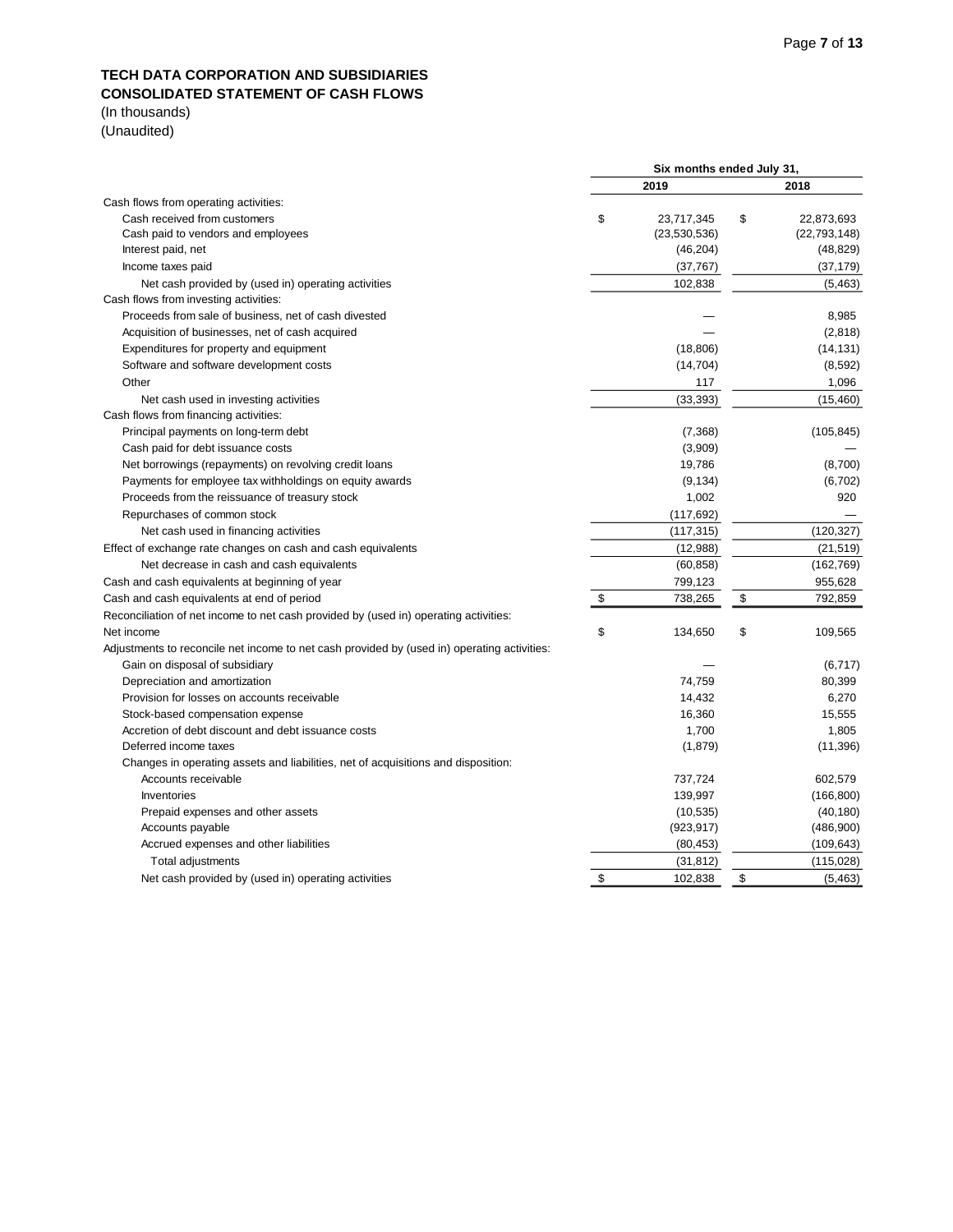#### Page **8** of **13**

#### **TECH DATA CORPORATION AND SUBSIDIARIES GAAP TO NON -GAAP RECONCILIATION**

(In thousands)

|                                                               | Three months ended July 31, 2019 |                         |    |                       |    |                             |                                                |                     |
|---------------------------------------------------------------|----------------------------------|-------------------------|----|-----------------------|----|-----------------------------|------------------------------------------------|---------------------|
|                                                               |                                  | Americas <sup>(1)</sup> |    | Europe <sup>(1)</sup> |    | Asia Pacific <sup>(1)</sup> | <b>Stock</b><br>Compensation<br><b>Expense</b> | <b>Consolidated</b> |
| <b>Net Sales</b>                                              | \$                               | 4,316,731               | \$ | 4,439,627             | \$ | 335,886                     |                                                | \$<br>9,092,244     |
| Operating income (GAAP) <sup>(1)</sup>                        | \$                               | 93,085                  | \$ | 37,649                | \$ | 2,068                       | \$<br>(8,055)                                  | \$<br>124,747       |
| Acquisition, integration and restructuring<br>expenses        |                                  | 1,341                   |    | 3,229                 |    | 639                         |                                                | 5,209               |
| Acquisition-related intangible assets<br>amortization expense |                                  | 13,440                  |    | 6,430                 |    | 1,312                       |                                                | 21,182              |
| Tax indemnifications                                          |                                  |                         |    |                       |    | 265                         |                                                | 265                 |
| Total non-GAAP operating income<br>adjustments                | \$                               | 14,781                  | \$ | 9,659                 | \$ | 2,216                       | \$                                             | \$<br>26,656        |
| <b>Operating income (non-GAAP)</b>                            | \$                               | 107,866                 | \$ | 47,308                | \$ | 4,284                       | \$<br>(8,055)                                  | \$<br>151,403       |
| <b>Operating margin (GAAP)</b>                                |                                  | 2.16%                   |    | 0.85%                 |    | 0.62%                       |                                                | 1.37%               |
| <b>Operating margin (non-GAAP)</b>                            |                                  | 2.50%                   |    | 1.07%                 |    | 1.28%                       |                                                | 1.67%               |

 $<sup>(1)</sup> GAP$  operating income does not include stock compensation expense at the regional level.</sup>

|                                                               | Three months ended July 31, 2018 |                         |    |                       |    |                             |    |                                                |    |                     |
|---------------------------------------------------------------|----------------------------------|-------------------------|----|-----------------------|----|-----------------------------|----|------------------------------------------------|----|---------------------|
|                                                               |                                  | Americas <sup>(1)</sup> |    | Europe <sup>(1)</sup> |    | Asia Pacific <sup>(1)</sup> |    | <b>Stock</b><br>Compensation<br><b>Expense</b> |    | <b>Consolidated</b> |
| <b>Net Sales</b>                                              | S                                | 4,043,331               | S. | 4,549,127             | \$ | 293,643                     |    |                                                | \$ | 8,886,101           |
| Operating income (GAAP) <sup>(1)</sup>                        |                                  | 87,930                  | \$ | 29,085                | \$ | 1,318                       | \$ | (7,968)                                        | \$ | 110,365             |
| Acquisition, integration and restructuring<br>expenses        |                                  | (844)                   |    | 13,342                |    | 131                         |    | 668                                            |    | 13,297              |
| Legal settlements and other, net                              |                                  | (5,234)                 |    |                       |    |                             |    |                                                |    | (5,234)             |
| Acquisition-related intangible assets<br>amortization expense |                                  | 13,570                  |    | 7,727                 |    | 1,418                       |    |                                                |    | 22,715              |
| Gain on disposal of subsidiary                                |                                  |                         |    | (6,717)               |    | ۰                           |    |                                                |    | (6,717)             |
| Tax indemnifications                                          |                                  |                         |    | 910                   |    | (356)                       |    |                                                |    | 554                 |
| Total non-GAAP operating income<br>adjustments                | \$                               | 7,492                   | \$ | 15,262                | \$ | 1,193                       | \$ | 668                                            | \$ | 24,615              |
| <b>Operating income (non-GAAP)</b>                            |                                  | 95,422                  | \$ | 44,347                | \$ | 2,511                       | \$ | (7,300)                                        | \$ | 134,980             |
| <b>Operating margin (GAAP)</b>                                |                                  | 2.17%                   |    | 0.64%                 |    | 0.45%                       |    |                                                |    | 1.24%               |
| <b>Operating margin (non-GAAP)</b>                            |                                  | 2.36%                   |    | 0.97%                 |    | 0.86%                       |    |                                                |    | 1.52%               |

 $<sup>(1)</sup> GAP$  operating income does not include stock compensation expense at the regional level.</sup>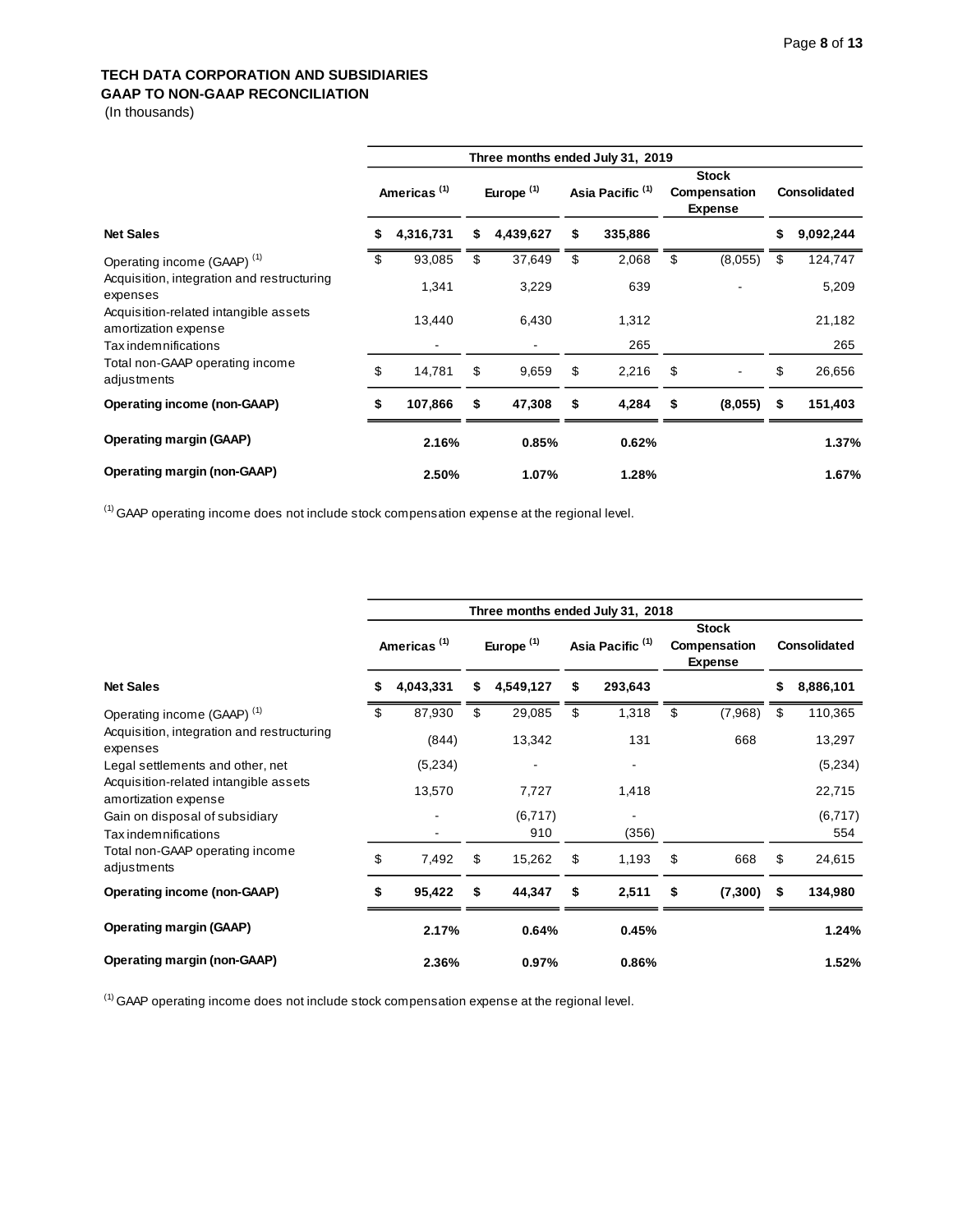(In thousands)

|                                                               |    |                         | Six months ended July 31, 2019 |                             |                                                |                     |
|---------------------------------------------------------------|----|-------------------------|--------------------------------|-----------------------------|------------------------------------------------|---------------------|
|                                                               |    | Americas <sup>(1)</sup> | Europe <sup>(1)</sup>          | Asia Pacific <sup>(1)</sup> | <b>Stock</b><br>Compensation<br><b>Expense</b> | <b>Consolidated</b> |
| <b>Net Sales</b>                                              | \$ | 8,105,929               | \$<br>8,749,127                | \$<br>643,612               |                                                | \$<br>17,498,668    |
| Operating income (GAAP) <sup>(1)</sup>                        | S  | 161,718                 | \$<br>74,069                   | \$<br>2,944                 | \$<br>(16, 360)                                | \$<br>222,371       |
| Acquisition, integration and restructuring<br>expenses        |    | 4,252                   | 6,253                          | 925                         |                                                | 11,430              |
| Legal settlements and other, net                              |    | (282)                   |                                |                             |                                                | (282)               |
| Acquisition-related intangible assets<br>amortization expense |    | 26,880                  | 12,545                         | 2,636                       |                                                | 42,061              |
| Tax indemnifications                                          |    |                         |                                | 585                         |                                                | 585                 |
| Total non-GAAP operating income<br>adjustments                | \$ | 30,850                  | \$<br>18,798                   | \$<br>4,146                 | \$                                             | \$<br>53,794        |
| <b>Operating income (non-GAAP)</b>                            | S  | 192,568                 | \$<br>92,867                   | \$<br>7,090                 | \$<br>(16, 360)                                | \$<br>276,165       |
| <b>Operating margin (GAAP)</b>                                |    | 2.00%                   | 0.85%                          | 0.46%                       |                                                | 1.27%               |
| <b>Operating margin (non-GAAP)</b>                            |    | 2.38%                   | 1.06%                          | 1.10%                       |                                                | 1.58%               |

 $<sup>(1)</sup> GAP$  operating income does not include stock compensation expense at the regional level.</sup>

|                                                               | Six months ended July 31, 2018 |                         |     |              |    |                             |                                                |                     |
|---------------------------------------------------------------|--------------------------------|-------------------------|-----|--------------|----|-----------------------------|------------------------------------------------|---------------------|
|                                                               |                                | Americas <sup>(1)</sup> |     | Europe $(1)$ |    | Asia Pacific <sup>(1)</sup> | <b>Stock</b><br>Compensation<br><b>Expense</b> | <b>Consolidated</b> |
| <b>Net Sales</b>                                              | \$                             | 7,661,537               | \$  | 9,210,829    | \$ | 562,054                     |                                                | \$<br>17,434,420    |
| Operating income (GAAP) <sup>(1)</sup>                        | \$                             | 149,272                 | \$. | 46,403       | \$ | 741                         | \$<br>(15, 555)                                | \$<br>180,861       |
| Acquisition, integration and restructuring<br>expenses        |                                | 13,072                  |     | 31,330       |    | 452                         | 1,668                                          | 46,522              |
| Legal settlements and other, net                              |                                | (8, 199)                |     |              |    | $\blacksquare$              |                                                | (8, 199)            |
| Acquisition-related intangible assets<br>amortization expense |                                | 27,213                  |     | 16,056       |    | 2,750                       |                                                | 46,019              |
| Gain on disposal of subsidiary                                |                                |                         |     | (6,717)      |    | $\blacksquare$              |                                                | (6,717)             |
| Tax indemnifications                                          |                                |                         |     | 910          |    | (356)                       |                                                | 554                 |
| Total non-GAAP operating income<br>adjustments                | \$                             | 32,086                  | \$  | 41,579       | \$ | 2,846                       | \$<br>1,668                                    | \$<br>78,179        |
| <b>Operating income (non-GAAP)</b>                            | \$                             | 181,358                 | S   | 87,982       | \$ | 3,587                       | \$<br>(13, 887)                                | \$<br>259,040       |
| <b>Operating margin (GAAP)</b>                                |                                | 1.95%                   |     | 0.50%        |    | 0.13%                       |                                                | 1.04%               |
| <b>Operating margin (non-GAAP)</b>                            |                                | 2.37%                   |     | 0.96%        |    | 0.64%                       |                                                | 1.49%               |

 $(1)$  GAAP operating income does not include stock compensation expense at the regional level.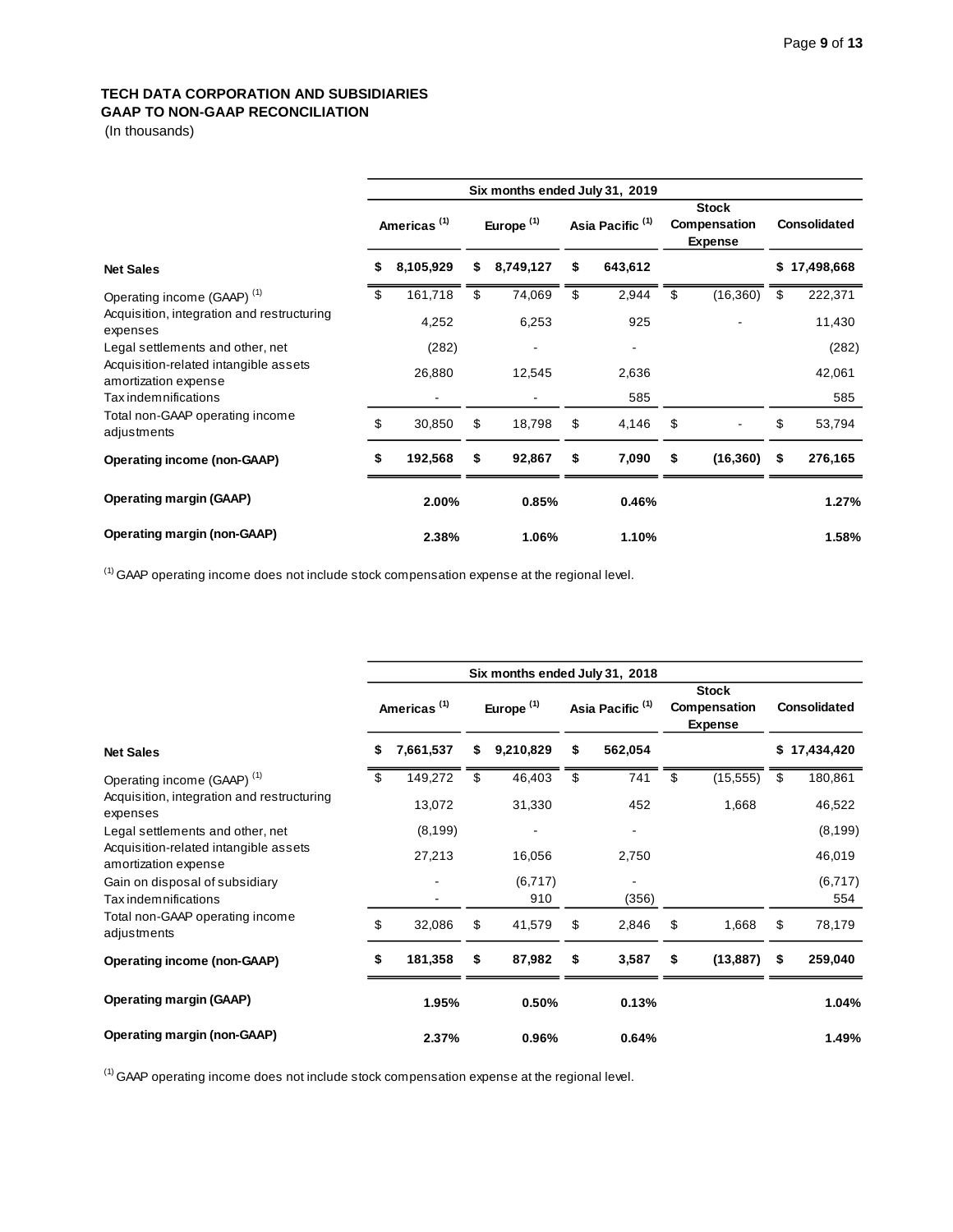## **TECH DATA CORPORATION AND SUBSIDIARIES**

**GAAP TO NON -GAAP RECONCILIATION** 

(In thousands)

| Selling, general and administrative expenses ("SG&A")      | Three months ended July 31, |           |       |           |  |  |  |  |
|------------------------------------------------------------|-----------------------------|-----------|-------|-----------|--|--|--|--|
|                                                            |                             | 2019      | 2018  |           |  |  |  |  |
| <b>Net Sales</b>                                           |                             | 9,092,244 | S     | 8,886,101 |  |  |  |  |
| SG&A Expenses (GAAP)                                       | \$                          | 431,694   | \$    | 415,319   |  |  |  |  |
| <b>Tax indemnifications</b>                                |                             | (265)     |       | (554)     |  |  |  |  |
| Acquisition-related intangible assets amortization expense |                             | (21, 182) |       | (22, 715) |  |  |  |  |
| <b>SG&amp;A Expenses (non-GAAP)</b>                        |                             | 410.247   | S     | 392,050   |  |  |  |  |
| <b>SG&amp;A Expenses (GAAP) %</b>                          |                             | 4.75%     |       | 4.67%     |  |  |  |  |
| SG&A Expenses (non-GAAP) %                                 |                             | 4.51%     | 4.41% |           |  |  |  |  |

|                                                            | Six months ended July 31, |            |    |            |  |  |  |  |
|------------------------------------------------------------|---------------------------|------------|----|------------|--|--|--|--|
|                                                            |                           | 2019       |    | 2018       |  |  |  |  |
| <b>Net Sales</b>                                           |                           | 17,498,668 | \$ | 17,434,420 |  |  |  |  |
| SG&A Expenses (GAAP)                                       | \$                        | 837,510    | \$ | 837,680    |  |  |  |  |
| Tax indemnifications                                       |                           | (585)      |    | (554)      |  |  |  |  |
| Acquisition-related intangible assets amortization expense |                           | (42,061)   |    | (46, 019)  |  |  |  |  |
| <b>SG&amp;A Expenses (non-GAAP)</b>                        |                           | 794.864    | S  | 791,107    |  |  |  |  |
| <b>SG&amp;A Expenses (GAAP) %</b>                          |                           | 4.79%      |    | 4.80%      |  |  |  |  |
| <b>SG&amp;A Expenses (non-GAAP) %</b>                      |                           | 4.54%      |    | 4.54%      |  |  |  |  |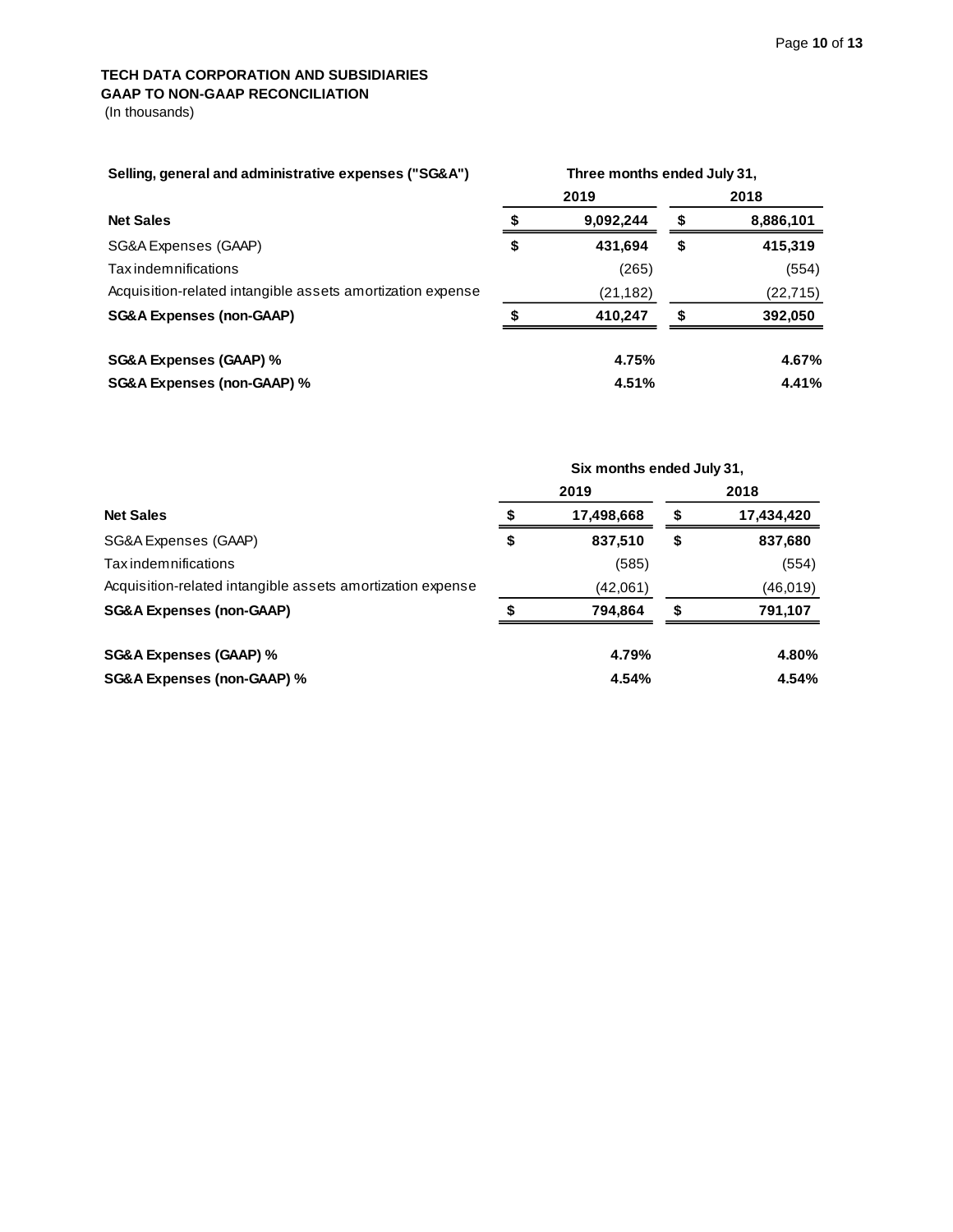(In thousands)

|                                                            |                          | Three months ended July 31, |            |                    |
|------------------------------------------------------------|--------------------------|-----------------------------|------------|--------------------|
|                                                            |                          | 2019                        |            | 2018               |
|                                                            | Net Income               | <b>Diluted EPS</b>          | Net Income | <b>Diluted EPS</b> |
| <b>GAAP Results</b>                                        | \$79,250                 | \$2.16                      | \$75,866   | \$1.97             |
| Acquisition, integration and restructuring expenses        | 5.209                    | 0.14                        | 13.297     | 0.34               |
| Legal settlements and other, net                           | $\overline{\phantom{a}}$ |                             | (5,234)    | (0.13)             |
| Acquisition-related intangible assets amortization expense | 21,182                   | 0.58                        | 22.715     | 0.59               |
| Gain on disposal of subsidiary                             |                          |                             | (6,717)    | (0.17)             |
| Tax indemnifications                                       | 265                      | 0.01                        | 554        | 0.01               |
| Income tax effect of tax indemnifications                  | (265)                    | (0.01)                      | (554)      | (0.01)             |
| Income tax effect of other adjustments above               | (7,015)                  | (0.19)                      | (9,404)    | (0.25)             |
| Income tax benefit from acquisition settlement             |                          |                             | (12, 839)  | (0.34)             |
| <b>Non-GAAP Results</b>                                    | \$98,626                 | \$2.69                      | \$77,684   | \$2.01             |

|                                                            | Six months ended July 31. |                    |                   |                    |  |
|------------------------------------------------------------|---------------------------|--------------------|-------------------|--------------------|--|
|                                                            | 2019                      |                    |                   | 2018               |  |
|                                                            | Net Income                | <b>Diluted EPS</b> | <b>Net Income</b> | <b>Diluted EPS</b> |  |
| <b>GAAP Results</b>                                        | \$134,650                 | \$3.64             | \$109,565         | \$2.84             |  |
| Acquisition, integration and restructuring expenses        | 11.430                    | 0.31               | 46,522            | 1.21               |  |
| Legal settlements and other, net                           | (282)                     | (0.01)             | (8, 199)          | (0.21)             |  |
| Acquisition-related intangible assets amortization expense | 42,061                    | 1.14               | 46,019            | 1.19               |  |
| Gain on disposal of subsidiary                             |                           |                    | (6,717)           | (0.17)             |  |
| Tax indemnifications                                       | 585                       | 0.02               | 554               | 0.01               |  |
| Value added tax assessments and related interest expense   |                           |                    | (928)             | (0.02)             |  |
| Income tax effect of tax indemnifications                  | (585)                     | (0.02)             | (554)             | (0.01)             |  |
| Income tax effect of other adjustments above               | (13, 336)                 | (0.36)             | (22,312)          | (0.58)             |  |
| Income tax benefit from acquisition settlement             |                           |                    | (12, 839)         | (0.34)             |  |
| Change in deferred tax valuation allow ances               |                           |                    | (2,600)           | (0.07)             |  |
| <b>Non-GAAP Results</b>                                    | \$174,523                 | \$4.72             | \$148,511         | \$3.85             |  |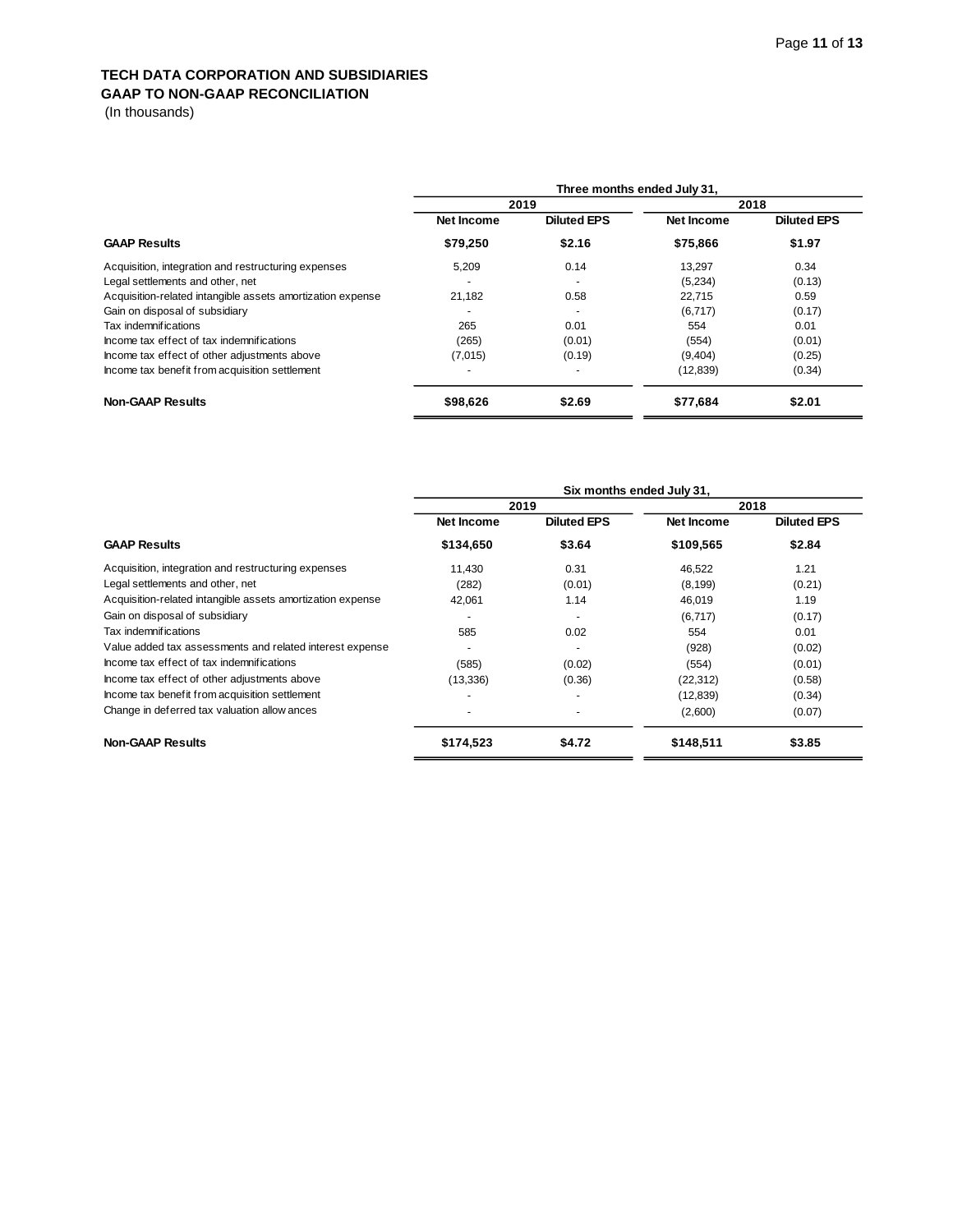(In thousands)

#### **Return on Invested Capital (ROIC)**

|                                              | Twelve months ended July 31, |            |      |            |
|----------------------------------------------|------------------------------|------------|------|------------|
| TTM Net Operating Profit After Tax (NOPAT)*: | 2019                         |            | 2018 |            |
| Operating income                             |                              | 535,312    | \$   | 412,331    |
| Income taxes on operating income (1)         |                              | (71, 618)  |      | (211, 261) |
| <b>NOPAT</b>                                 |                              | 463,694    | \$   | 201,070    |
| <b>Average Invested Capital:</b>             |                              |            |      |            |
| Short-term debt (5-qtr end average)          | \$                           | 117.825    | \$   | 188,558    |
| Long-term debt (5-qtr end average)           |                              | 1.319.914  |      | 1,604,359  |
| Shareholders' Equity (5-qtr end average)     |                              | 2,886,150  |      | 2,819,394  |
| Total average capital                        |                              | 4,323,889  |      | 4,612,311  |
| Less: Cash (5-qtr end average)               |                              | (754, 845) |      | (737, 995) |
| Average invested capital less average cash   |                              | 3,569,044  | \$   | 3,874,316  |
| <b>ROIC</b>                                  |                              | 13%        |      | 5%         |

\* Trailing Twelve Months is abbreviated as TTM.

 $<sup>(1)</sup>$  Income taxes on operating income was calculated using the trailing twelve months effective tax rate.</sup>

#### **Adjusted Return on Invested Capital (ROIC)**

|                                                            | Twelve months ended July 31, |            |     |            |  |
|------------------------------------------------------------|------------------------------|------------|-----|------------|--|
| TTM Net Operating Profit After Tax (NOPAT), as adjusted*:  |                              | 2019       |     | 2018       |  |
| Non-GAAP operating income <sup>(1)</sup>                   | \$                           | 725,011    | \$  | 610,691    |  |
| Income taxes on non-GAAP operating income (2)              |                              | (177,649)  |     | (172, 797) |  |
| NOPAT, as adjusted                                         |                              | 547,362    | \$  | 437,894    |  |
| Average Invested Capital, as adjusted:                     |                              |            |     |            |  |
| Short-term debt (5-qtr end average)                        | \$                           | 117.825    | \$  | 188,558    |  |
| Long-term debt (5-qtr end average)                         |                              | 1.319.914  |     | 1,604,359  |  |
| Shareholders' Equity (5-qtr end average)                   |                              | 2,886,150  |     | 2,819,394  |  |
| Tax effected impact of non-GAAP adjustments <sup>(3)</sup> |                              | 45,223     |     | 95,231     |  |
| Total average capital, as adjusted                         |                              | 4,369,112  |     | 4,707,542  |  |
| Less: Cash (5-qtr end average)                             |                              | (754, 845) |     | (737, 995) |  |
| Average invested capital less average cash                 |                              | 3,614,267  | \$. | 3,969,547  |  |
| <b>Adjusted ROIC</b>                                       |                              | 15%        |     | 11%        |  |

\* Trailing Twelve Months is abbreviated as TTM.

 $<sup>(1)</sup>$  Represents operating income as adjusted to exclude acquisition, integration and restructuring expenses, legal</sup> settlements and other, net, gain on disposal of subsidiary, value added tax assessments, acquisition-related intangible assets amortization expense, goodwill impairment and tax indemnifications.

 $(2)$  Income taxes on non-GAAP operating income was calculated using the trailing twelve months effective tax rate adjusted for the impact of non-GAAP adjustments during the respective periods.

 $^{(3)}$  Represents the 5 quarter average of the year-to-date impact of non-GAAP adjustments.